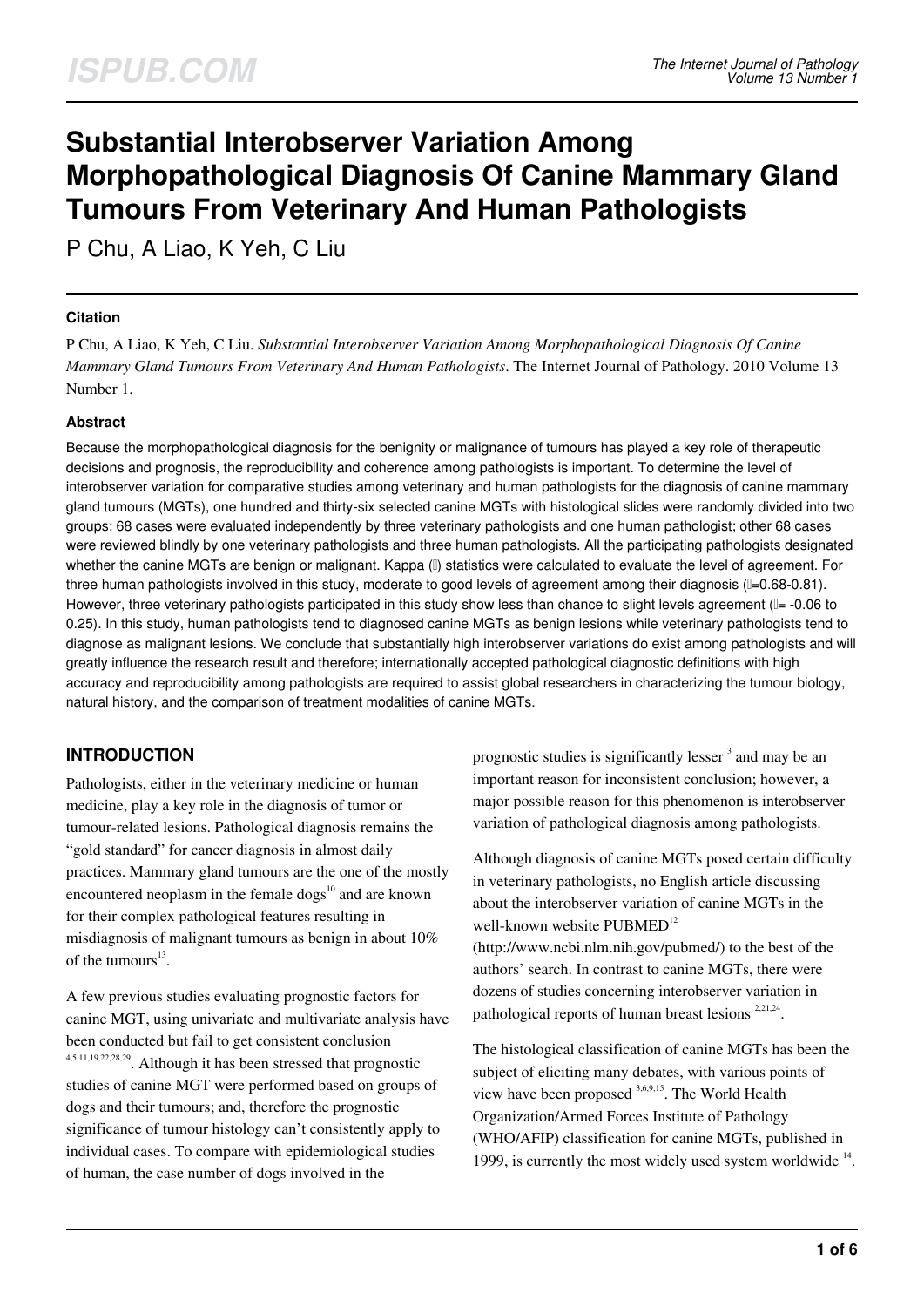Through years of efforts, less and less diagnostic inconsistency exists among pathologists on the human breast tumours. On the contrary, lesser consensus about canine MGTs do occur and the possibly low reproducibility and coherence of pathological diagnosis on canine MGTs may hamper further tumour-related studies.

In clinical practice, pathological examination relies on a certain degree of subjective interpretation by observers and results in interobserver variation. The interobserver variation was assessed by calculation of Kappa(I) value, which is a widely used parameter of agreement 8,27.

Our purpose of this study primarily aimed to assess the interobserver variation and the reproducibility and coherence among the veterinary pathologists. At the same time, human pathologists were also included for the purpose of comparative studies.

# **MATERIALS AND METHODS SOURCE OF SLIDES OF CANINE MGTS**

Randomly selected one hundred and thirty-six slides with original diagnosis of benign or malignant canine MGTs that were obtained between the year 2001 to 2008 were selected from the archives of the pathological files of the School of Veterinary Medicine, National Taiwan University, Taiwan. All the tumours were surgically resected and provided adequate tissue to evaluate detailed pathological changes. Each slide was cut from a formalin-fixed, paraffin-embedded tissue block with 4μm thick and was routinely stained with hematoxylin-eosin.

# **RATERS**

Six pathologists, including three veterinary pathologists (DVM1, DVM2, and DVM3) and three human pathologists (MD1, MD2, and MD3) examined the randomly selected canine MGTs. To be eligible to participate in this study, all pathologists must have been activity practicing general surgical pathology, have regularly evaluated mammary tissue. All of six participated pathologists in this study were involved in daily diagnostic practice and their basic professional profiles were summarized in Table 1. Two raters, a senior veterinary pathologist (DVM1) and a human pathologist (MD2) were participated in all the review process and evaluated in all the 136 slides. The diagnosis from DVM1 was used as a comparison of other pathologists.

# **REVIEW PROCESS**

In a total of 136 slides, group 1 including three veterinary

pathologists (DVM1, DVM2, and DVM3) and one human pathologist (MD2) reviewed 68 slides and group 2 including three human pathologists (MD1, MD2, and MD3) and one veterinary pathologist (DVM1) examined the other 68 slides. All the participated pathologists received the identical slides without any hint of history or immunohistochemistry and all of them knew that their diagnoses were going to be compared with those of others, but they reviewed the slides independently without discussion with each other during this study.

## **PATHOLOGICAL INTERPRETATION**

An ordinal scale of two categories: benign and malignant were classified by all the pathologists. Veterinary pathologists were further requested to diagnose tumour according to the WHO/AFIP histological classification of mammary gland tumours of the dog  $14$ . Human pathologists made their interpretations according to the WHO tumour classification system for human breast cancers published in  $2003$ <sup>7</sup>. All the pathologists diagnosed these slides as only benign or malignant mammary lesions without further classification. Any reference books could be consulted during the slides reviewing process, and there were no time and place restriction for them to finish these works.

## **STATISTICAL ANALYSIS**

Kappa (I) statistics were applied to evaluate agreement between pathologists. The Kappa statistics measures level of agreement adjusted for agreement expected to occur by chance alone. The Kappa value ranges from  $-1$  to  $1^{27}$ . The Kappa values less than 0.4 mean slight to fair agreement, values of 0.4 to 0.8 represent moderate to good agreement, and values of more than 0.8 represent almost perfect agreement.

## **RESULTS**

Kappa values among the participated pathologists (group 1 and group 2) are shown in Table 2 and Table 3. Moderate to good agreement among three human pathologists were observed (Kappa=0.69 to 0.81) (shown in Table 2). Less than chance to slight agreement among three veterinary pathologists were noted (Kappa=-0.06 to 0.25) (shown in Table 3). Although moderate to good agreement were achieved among the three human pathologists, only fair to moderate agreement were noted (Kappa=0.29 to 0.46) between three human pathologists and the senior veterinary pathologist. In the group 2 study, less than chance to slight agreement among three veterinary pathologists was seen but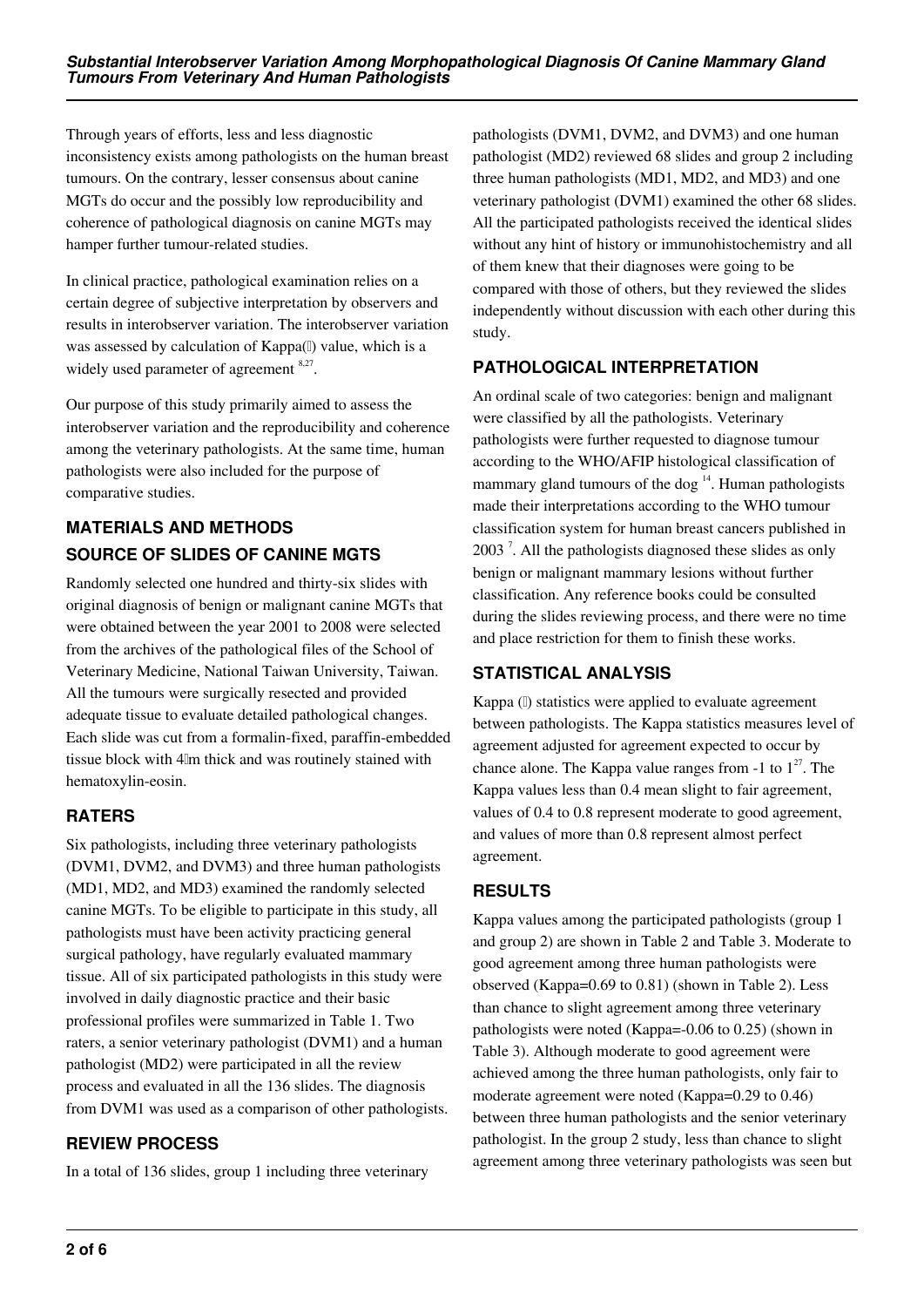moderate agreement could be achieved among the senior veterinary pathologist and human pathologist.

By analyzing the raw pathological diagnosis data, human pathologists had the tendency to diagnose canine MGTs as benign tumours and young veterinary pathologists tend to diagnose canine MGTs as malignant tumours. In the 68 cases, three human pathologists considered 16, 16, and 23 cases diagnosed as malignant tumours by senior veterinary pathologist to be benign lesion; and in the contrary, only 2, 2, and 2 cases diagnosed as benign tumours by senior veterinary pathologist were considered as malignant lesions by three human pathologists (shown in Table 4). In group 2 study of the other 68 cases, two veterinary pathologists considered 24 and 20 cases diagnosed as benign tumours by senior veterinary pathologist to be malignant; and in the contrary, only 5 cases diagnosed as benign tumour by professor of veterinary pathology were considered as malignant by the human pathologist (shown in Table 5).

#### **Figure 1**

Table 1 Basic professional profile of six pathologists in this study

|                                          | DVM <sub>1</sub> | DVM <sub>2</sub>           | DVM <sub>3</sub>       | MD <sub>1</sub>        | MD <sub>2</sub>   | MD <sub>3</sub>      |
|------------------------------------------|------------------|----------------------------|------------------------|------------------------|-------------------|----------------------|
| Position                                 | Professor        | PhD<br>student<br>(year 3) | MS student<br>(year 2) | Associate<br>Professor | Visiting<br>Staff | Resident<br>(year 3) |
| Experience<br>in diagnostic<br>pathology | 32 years         | 6 years                    | 5 years                | 27 years               | 7 years           | 3 years              |

#### **Figure 2**

Table 2 Group 1: Kappa values among one veterinary and three pathologists.

|                  | DVM <sub>1</sub> | MD <sub>1</sub> | MD <sub>2</sub> | MD <sub>3</sub> |
|------------------|------------------|-----------------|-----------------|-----------------|
| DVM <sub>1</sub> | $\cdots$         | 0.45            | 0.46            | 0.29            |
| MD <sub>1</sub>  | 0.45             | $\cdots$        | 0.81            | 0.69            |
| MD <sub>2</sub>  | 0.46             | 0.81            | 1.11            | 0.68            |
| MD <sub>3</sub>  | 0.29             | 0.69            | 0.68            | ---             |

#### **Figure 3**

Table 3 Group 2: Kappa values among three veterinary and one human pathologists.

|                  | DVM <sub>1</sub> | DVM <sub>2</sub> | DVM <sub>3</sub> | MD <sub>2</sub> |
|------------------|------------------|------------------|------------------|-----------------|
| DVM <sub>1</sub> | $\cdots$         | $-0.06$          | 0.25             | 0.46            |
| DVM <sub>2</sub> | $-0.06$          | $\cdots$         | 0.21             | 0.20            |
| DVM <sub>3</sub> | 0.25             | 0.21             | 1.11             | $-0.01$         |
| MD <sub>2</sub>  | 0.46             | 0.20             | $-0.01$          | ---             |

#### **Figure 4**

Table 4 Interobserver agreements among human pathologists versus veterinary pathologists

|                   | (MD 1; MD 2; MD 3) (Benign) | (MD 1; MD 2; MD 3) (Malignant) |
|-------------------|-----------------------------|--------------------------------|
| DVM 1 (Benign)    | 14: 12: 14                  | 2:2:2                          |
| DVM 1 (Malignant) | 16:16:23                    | 36: 38: 29                     |

#### **Figure 5**

Table 5 Interobserver agreements among three veterinary pathologists

|                   | (DVM 2; DVM 3; MD 2)(Benign) | (DVM 2; DVM 3; MD 2)(Malignant) |
|-------------------|------------------------------|---------------------------------|
| DVM 1 (Benign)    | 3; 4; 19                     | 24; 20; 5                       |
| DVM 1 (Malignant) | 8:5:13                       | 44; 39; 31                      |

#### **DISCUSSION**

Kappa statistics have been applied in the measurement to assess interobserver variations in many fields of clinical medicine. Although a lot of interobserver variation studies have been conducted in human pathology to make the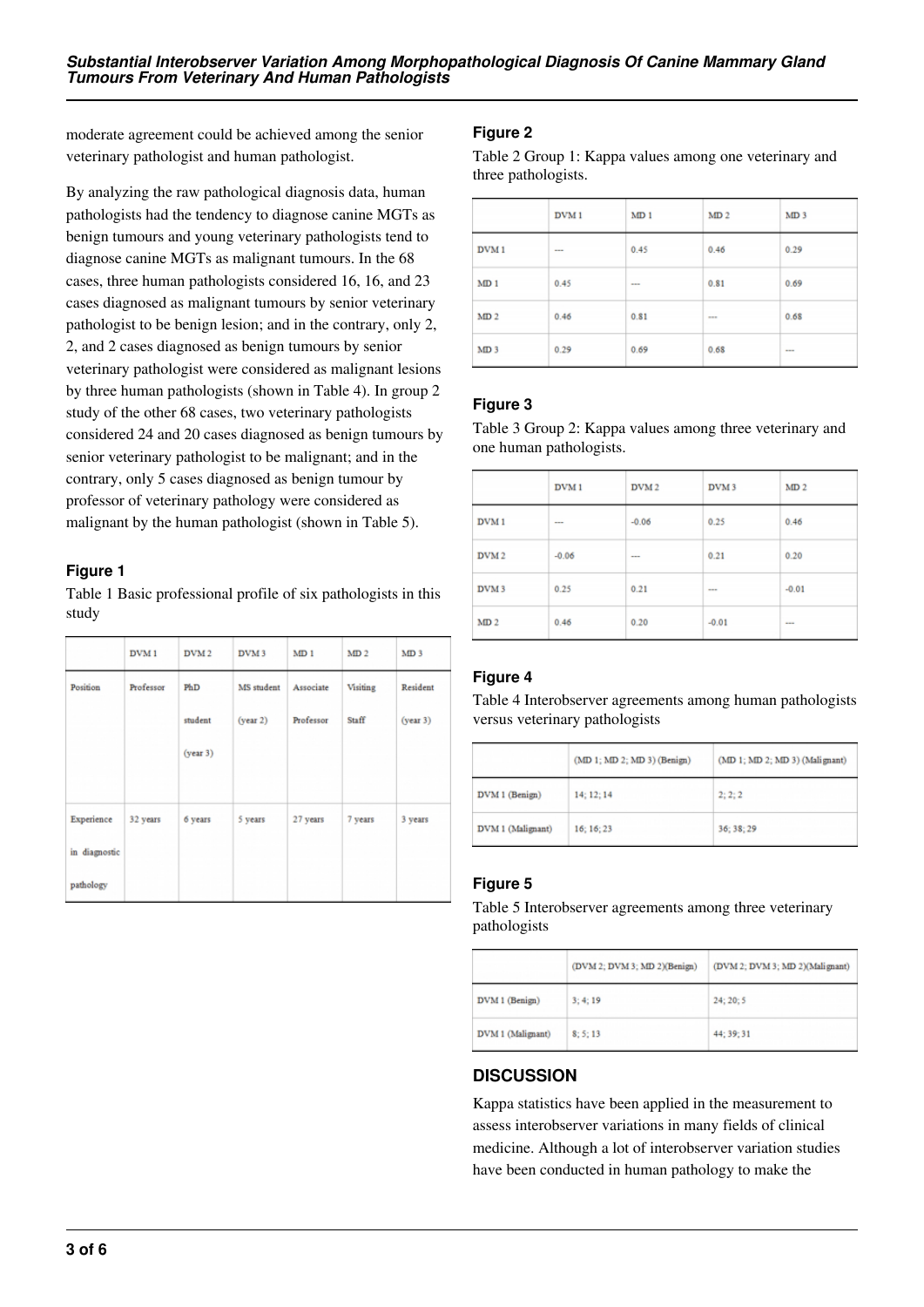pathological diagnosis more consistent, no such similar study related to tumour diagnosis has been performed in veterinary pathology.

Correct and reliable histological diagnosis of canine MGTs has a great impact on not only clinical practice as an indicator for subsequent therapy but also further epidemiological and molecular tumour-related studies, thus reliability in assessing benign and malignant tumours in histological specimens is especially important.

From our present study, it is obvious that veterinary pathologists have considerable disagreement in the diagnosis of canine MGTs. It can reach moderate to good agreement among three human pathologists; however, when comparing with the diagnosis of the senior veterinary pathologist, only fair to moderate agreement can be achieved. It is our observation that the Kappa value among three veterinary pathologists is much lower than the Kappa value among three human pathologists. Human pathologists are consistently prone to diagnosis canine MGTs as benign tumours in comparison to veterinary pathologists.

There are some explanations accounts for our results of interobserver variations. First and mostly important is the complexity of histological architecture of canine MGTs. As for human pathologists, they are stick to the rule that malignant tumours, such as invasive carcinoma or carcinoma in situ should reveal totally loss or marked decreased expression of myoepithelial cells surrounding the tumour nodules. For veterinary pathologists, nuclear atypia, increased mitotic activity and infiltrative border are important factors that master their final judgment. Nuclear atypia is sometimes the result of reactive reaction rather than malignant change. Increased mitotic activity is also not diagnostic of malignant tumours. Furthermore, infiltrative nests of cells are occasional hard to be differentiated from entrapped mammary glands. The most reliable criteria for diagnosing malignancy in human breast tumours is the loss of myoepithelial cells 1,20,23. Immunohistochemical stains for myoepithelial cells such as p63 are routinely performed in difficult cases in daily diagnostic practice in human pathology  $16,25$ ; therefore, it is not surprising that three human pathologists involved in this present study seek for the presence of myoepithelial cells and are inclined to view more canine mammary gland tumours as benign tumours. Secondly, loose definitions, too short descriptions, and only several black photos in the WHO/AFIP histological classification of canine MGTs lead the youngsters in the

field of diagnostic veterinary pathology have difficulties in unifying diagnosis of canine MGTs. In the contrary, stricter definitions, detailed descriptions, and nearly two hundreds colorful illustrations are presented in the book of WHO tumour classification for human breast for human pathologists for reference. Junior residents of human pathology can quickly get familiar with the diagnostic terminologies used in breast pathology and therefore, get considerable substantial agreement with senior pathologists.

It is generally accepted that there is inevitable to be some disagreement between individual pathologists and one pathologist on different times in the diagnosis of neoplastic lesions from studies conducted to look at the variability of pathological diagnosis in different organs in human<sup>17,18,26</sup>. However, if the interobserver interpretation of canine MGTs among pathologist for the diagnosis of whether the lesion is benign or malignant can't achieve almost perfect agreement, it will enormously hamper the subsequent tumour-related treatment and research.

A fundamental problem with our study, as with other similar studies of interobserver agreement in pathological diagnosis, was the lack of a "gold standard diagnosis" against which individual diagnosis could be compared. The majority diagnosis or the diagnosis from senior pathologists may not be necessarily more correct than that of the other individual. It is our suggestions that only by larger scale of studies collecting thorough clinical and pathological data with the aid of ancillary tools such as immunohistochemistry and molecular pathology, as well as panel meetings by experts in canine MGTs from worldwide will incredibly increase the level of diagnosis agreement among pathologists and facilitate the future canine MGTs research.

## **ACKNOWLEDGEMENTS**

The authors gratefully acknowledge the enthusiastic support of all the pathologists involved in the study. We thank Drs. Chia-Ling Liu, and Hui-Ting Hsu, who participated in reading slides and Miss Ya-Fen Liang for help with computing.

This work was supported by grants 98-CCH-IRP-48 and 98- CCH-IRP-49 from Changhua Christian Hospital (Taiwan).

#### **References**

1. Barsky SH, Karlin NJ: Mechanisms of disease: breast tumor pathogenesis and the role of the myoepithelial cell. Nat Clin Pract Oncol; 2006; 3: 138-151 2. Beck JS: Observer variability in reporting of breast lesions. J Clin Pathol; 1985; 38: 1358-1365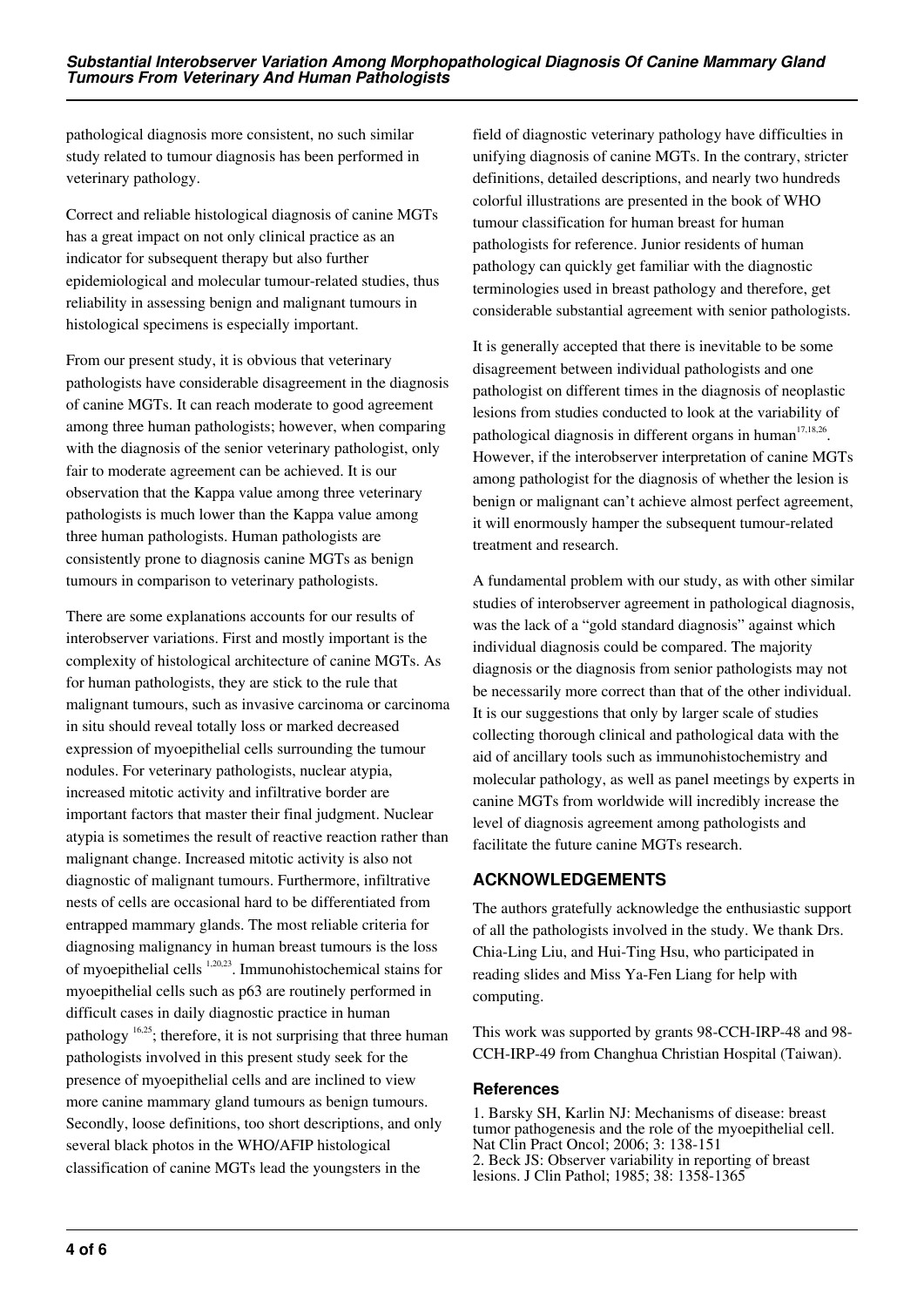3. Benjamin SA, Lee AC, Saunders WJ: Classification and behavior of canine mammary epithelial neoplasms based on life-span observations in beagles. Vet Pathol; 1999; 36: 423-436

4. Bostock DE: The prognosis following the surgical excision of canine mammary neoplasms. Eur J Cancer; 1975; 11: 389-396

5. De Matos AJ, Lopes CC, Faustino AM, Carvalheira JG, Dos Santos MS, Rutteman GR, Gartner Mde F: MIB-1 labelling indices according to clinico-pathological variables in canine mammary tumours: a multivariate study. Anticancer Res; 2006; 26: 1821-1826

6. Destexhe E, Lespagnard L, Degeyter M, Heymann R, Coignoul F: Immunohistochemical identification of myoepithelial, epithelial, and connective tissue cells in canine mammary tumors. Vet Pathol; 1993; 30: 146-154 7. Devilee P, Tavassoli FA, Editorial, Consensus C: Pathology and genetics of tumours of the breast and female genital organs IARC Press, Lyon, 2003

8. el-Zimaity HM, Graham DY, al-Assi MT, Malaty H, Karttunen TJ, Graham DP, Huberman RM, Genta RM: Interobserver variation in the histopathological assessment of Helicobacter pylori gastritis. Hum Pathol; 1996; 27: 35-41 9. Fowler EH, Wilson GP, Koestner A: Biologic behavior of canine mammary neoplasms based on a histogenetic classification. Vet Pathol; 1974; 11: 212-229

10. Gamlem H, Nordstoga K, Glattre E: Canine neoplasia- introductory paper. APMIS; 2008; Suppl: 5-18

11. Hsu WL, Huang HM, Liao JW, Wong ML, Chang SC: Increased survival in dogs with malignant mammary tumours overexpressing HER-2 protein and detection of a silent single nucleotide polymorphism in the canine HER-2 gene. Vet J; 2009; 180: 116-123

12. Karayannopoulou M, Kaldrymidou E, Constantinidis TC, Dessiris A: Histological grading and prognosis in dogs with mammary carcinomas: application of a human grading method. J Comp Pathol; 2005; 133: 246-252

13. Misdorp W: Histological classification of mammary tumors of the dog and the cat Armed Forces Institute of Pathology in cooperation with the American Registry of Pathology and the World Health Organization Collaborating Center for Worldwide Reference on Comparative Oncology, Washington, D.C., 1999

14. Misdrop W, Else RW, Hellmen E, Lipscomb TP: Histological classification of mammary tumors of the dog and the cat, 2nd ed. pp. 1-59. In: World Health Organization International Histological Classification of Tumors of Domestic Animals, 2nd Edit, Armed Forces Institute of Pathology, Washington DC, 1999

15. Monlux AW, Roszel JF, MacVean DW, Palmer TW: Classification of epithelial canine mammary tumors in a defined population. Vet Pathol; 1977; 14: 194-217 16. Moriya T, Kozuka Y, Kanomata N, Tse GM, Tan PH: The role of immunohistochemistry in the differential diagnosis of breast lesions. Pathology; 2009; 41: 68-76 17. Murali R, Hughes MT, Fitzgerald P, Thompson JF, Scolyer RA: Interobserver variation in the histopathologic reporting of key prognostic parameters, particularly clark level, affects pathologic staging of primary cutaneous melanoma. Ann Surg; 2009; 249: 641-647

18. Naumann CM, Alkatout I, Hamann MF, Al-Najar A, Hegele A, Korda JB, Bolenz C, Kloppel G, Junemann KP, van der Horst C: Interobserver variation in grading and staging of squamous cell carcinoma of the penis in relation to the clinical outcome. BJU Int; 2009; 103:1660-1665 19. Perez Alenza MD, Pena L, del Castillo N, Nieto AI: Factors influencing the incidence and prognosis of canine mammary tumours. J Small Anim Pract; 2000; 41: 287-291 20. Polyak K, Hu M: Do myoepithelial cells hold the key for breast tumor progression? J Mammary Gland Biol Neoplasia; 2005; 10: 231-247

21. Rakovitch E, Mihai A, Pignol JP, Hanna W, Kwinter J, Chartier C, Ackerman I, Kim J, Pritchard K, Paszat L: Is expert breast pathology assessment necessary for the management of ductal carcinoma in situ ? Breast Cancer Res Treat; 2004; 87: 265-272

22. Richards HG, McNeil PE, Thompson H, Reid SW: An epidemiological analysis of a canine-biopsies database compiled by a diagnostic histopathology service. Prev Vet Med; 2001; 51: 125-136

23. Schnitt SJ: The transition from ductal carcinoma in situ to invasive breast cancer: the other side of the coin. Breast Cancer Res; 2009; 11: 101

24. Sloane JP, Amendoeira I, Apostolikas N, Bellocq JP, Bianchi S, Boecker W, Bussolati G, Coleman D, Connolly CE, Eusebi V, De Miguel C, Dervan P, Drijkoningen R, Elston CW, Faverly D, Gad A, Jacquemier J, Lacerda M, Martinez-Penuela J, Munt C, Peterse JL, Rank F, Sylvan M, Tsakraklides V, Zafrani B: Consistency achieved by 23 European pathologists from 12 countries in diagnosing breast disease and reporting prognostic features of carcinomas. European Commission Working Group on Breast Screening Pathology. Virchows Arch; 1999; 434: 3-10

25. Tse GM, Tan PH, Lui PC, Gilks CB, Poon CS, Ma TK, Law BK, Lam WW: The role of immunohistochemistry for smooth-muscle actin, p63, CD10 and cytokeratin 14 in the differential diagnosis of papillary lesions of the breast. J Clin Pathol; 2007; 60: 315-320

26. Verghese ET, den Bakker MA, Campbell A, Hussein A, Nicholson AG, Rice A, Corrin B, Rassl D, Langman G, Monaghan H, Gosney J, Seet J, Kerr K, Suvarna SK, Burke M, Bishop P, Pomplun S, Willemsen S, Addis B: Interobserver variation in the classification of thymic tumours--a multicentre study using the WHO classification system. Histopathology; 2008; 53: 218-223

27. Viera AJ, Garrett JM: Understanding interobserver agreement: the kappa statistic. Fam Med; 2005; 37: 360-363 28. Yamagami T, Kobayashi T, Takahashi K, Sugiyama M: Prognosis for canine malignant mammary tumors based on TNM and histologic classification. J Vet Med Sci; 1996; 58: 1079-1083

29. Zaidan Dagli ML: The search for suitable prognostic markers for canine mammary tumors: A promising outlook. Vet J; 2008; 177: 3-5